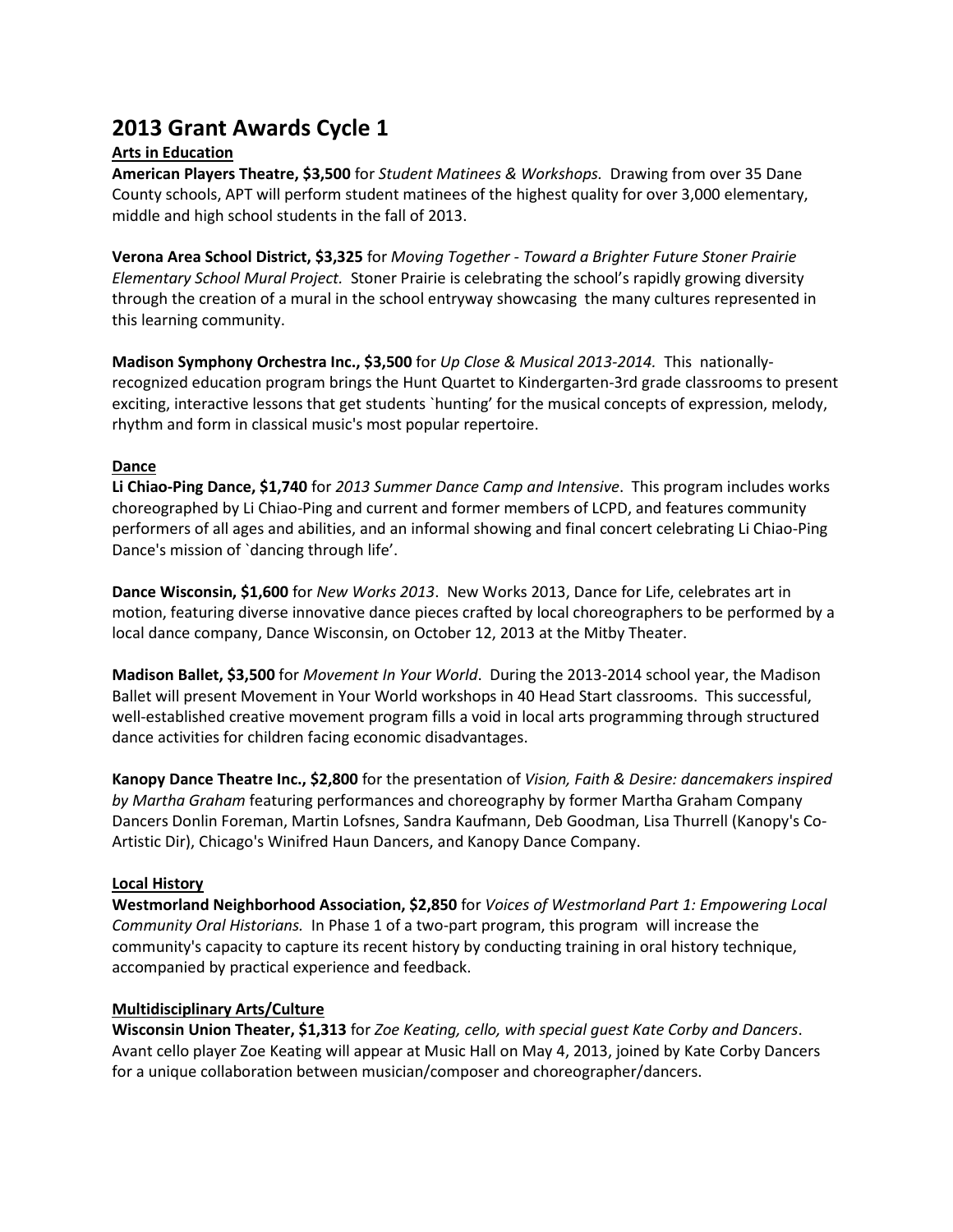**Disability Pride Madison, \$2,579** for *Disability Pride Madison First Annual Festival July 27, 2013*. Disability Pride is a celebration of the lives of all people with disabilities. Through art and performance, they will share life stories, breakdown and end internalized shame and stereotypes, and build a stronger more inclusive community.

**Overture Center Foundation, \$2,800** for *Tiempo Libre*. One of the hottest young Cuban bands, Tiempo Libre, will be in residency at Overture Center for the Arts October 3-4, 2013, and will include one performance open to the public and two OnStage performances will take place in Overture's Capitol Theater.

**African Association of Madison, Inc., \$2,000** for *AFRICA FEST 2013*. Held at Warner Park on Saturday, August 17, AFRICA FEST 2013 will showcase African textiles and culture through displays, songs, crafts, stories, foods, history, and heritage to help build bridges of diversity in Dane County.

**Madison Children's Museum, \$800** for *Working with LEGO Bricks: Full STEAM Ahead!*

**Mazomanie Regional Heritage Foundation, \$2,475** for *Gandy Dancer Festival – 2013*. The 7th annual Gandy Dancer Festival is a celebration of Wisconsin's small-town heritage, offering a day-long music festival, chidren's activities, games and rides all free to the public.

**Omega School Inc., \$2,000** for *I didn't know there were Latinos in Wisconsin: Three decades of Hispanic Writing*, an anthology featuring Latino writers. Poems, essays and short stories capture the diverse experiences of Latinos in Wisconsin, whether longing for home, forging a new cultural identity, or to trying to comprehend winter, cheese & beer.

## **Music**

**Felix-Riss Duo, \$800** for *Cello/Piano accompaniment to a silent movie*

**Wisconsin Youth Symphony Orchestras, \$3,000** for *Eugenie Mayer Bolz Family Spring Concerts*, serving as the culminating performances of the WYSO season, in which their diverse group of young musicians gets to display the instrumental skills and confidence that they have acquired over nine months of rehearsal.

**Bach Dancing & Dynamite Society, \$3,325** for *Deuces Are Wild: BDDS's 22nd Chamber Music Festival.*  Combining musicians from around the country, a varied repertoire, and delightful surprises to create serious fun -`Deuces Are Wild' describes the shuffling, dealing, and card-counting that go into putting together this summer program.

**Token Creek Festival, Inc., \$2,450**, for the *2013 Token Creek Chamber Music Festival.* With improvisation as this year's motto, the festival will feature eclectic programming in an intimate salonlike setting of a refurbished barn, will explore the unfamiliar, familiar, the spontaneous, and the dramatic.

**Madison Early Music Festival, \$2,250**, for the *Madison Early Music Festival 2013 - Parthenia: A Consort of Viols*

in a program titled `Lust Hab' Ich Ghabt Zuer Musica: A Passion for Music from Senfl to Bach', including works by Isaac, Senfl, Scheidt, Schein, Schwartzkopf, and Bach, joined by guests William Hudson, tenor, and Christa Patton, harp.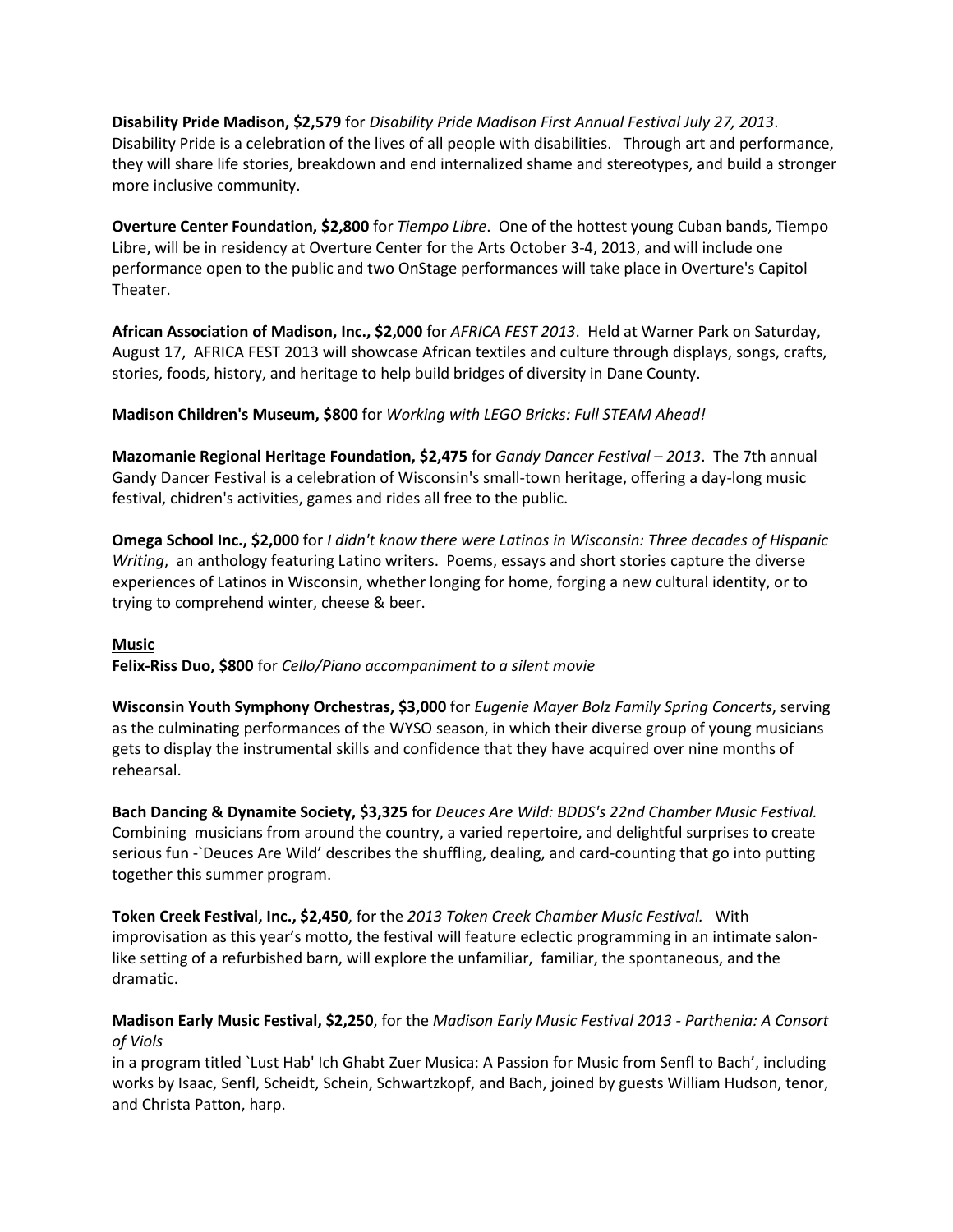## **Friends of the Monona Senior Center, Inc., \$576**, for *Summer Concerts in Winnequah Park*

**Madison Opera, Inc., \$2,800**, for *Opera In The Park 2013*, the 12th anniversary of a Dane County summer tradition featuring the Madison Opera Chorus, the Madison Symphony Orchestra, and spectacular guest soloists. This free community event showcases the best of opera and Broadway underneath the stars in Madison's beautiful Garner Park.

**Jazz at Five Inc., \$2,800**, for continued support for *Jazz at Five*, a free outdoor concert series offering performances each week from national and regional acts along with the best local jazz musicians Madison has to offer.

**Madison Blues Society, \$2,190**, for the *11th Annual Blues Picnic* to be held in June at Warner Park, including music, food, beverages, souvenirs and raffles, featuring `Blues Kids' and professional groups performing in celebration of an art both universal in appeal and uniquely American in origin.

**Madison Music Collective, \$2,800**, for the *2013 Isthmus Jazz Festival Headline Concert and Community Outreach.*

Madison Music Collective, in partnership with the Wisconsin Union Theater, will present Carmen Lundy as the headline performer.

**North/Eastside Senior Coalition, \$1,125**, for *2013 Summer Concert Series at Warner Park* offering live music for the whole family Monday evenings June 10, 17, 24 and July 8, 15, 22, 6-7:30pm, with a local band playing either jazz, country, swing, big band, rock, bluegrass or Mexican music each week.

**Capitol City Band Association, \$1,700**, for *Support 2 Outreach Concerts* where the band will give tribute to our troops (then and now) on July 4 at Rennebohm Park, and play a patriotic concert in the style of the U.S. Marine Band including the Colorguard and Military Flag Presentors from VFW Post 7591 in cooperation with the Madison Veterans Council.

**Madison Bach Musicians, Inc., \$2,320**, for the *Baroque Holiday Concert*. This vocal ensemble and period instrument chamber orchestra will perform a concert on Dec. 14 in Madison's First Congregational Church featuring Baroque masterworks appropriate to winter and the holilday season.

**City of Madison, \$2,100**, for *Tunes at Monona Terrace* offering opportunities for the public to enjoy the spirit of Dane County in a world class accessible venue at no charge. This series celebrates the heyday of dance and musical shows, drawing thousands of dance enthusiasts of all ages.

#### **Theater**

**Madison Shakespeare Company, \$3,000**, for *Shakespeare in the Park: Antony and Cleopatra*. Local volunteer actors, designers and technicians will bring to life this thrilling historical drama set in the Ancient Mediterrenean. \$10 tickets and a convenient location at Breese Stevens Field will make this show accessible to a wide audience.

**Music Theatre of Madison, \$2,016**, for *Bloody Bloody Andrew Jackson*. MTM will present the Wisconsin premiere of the rock musical Bloody Bloody Andrew Jackson, which holds a contemporary lens to the story of America's most outrageous leader and the founder of the Democratic party.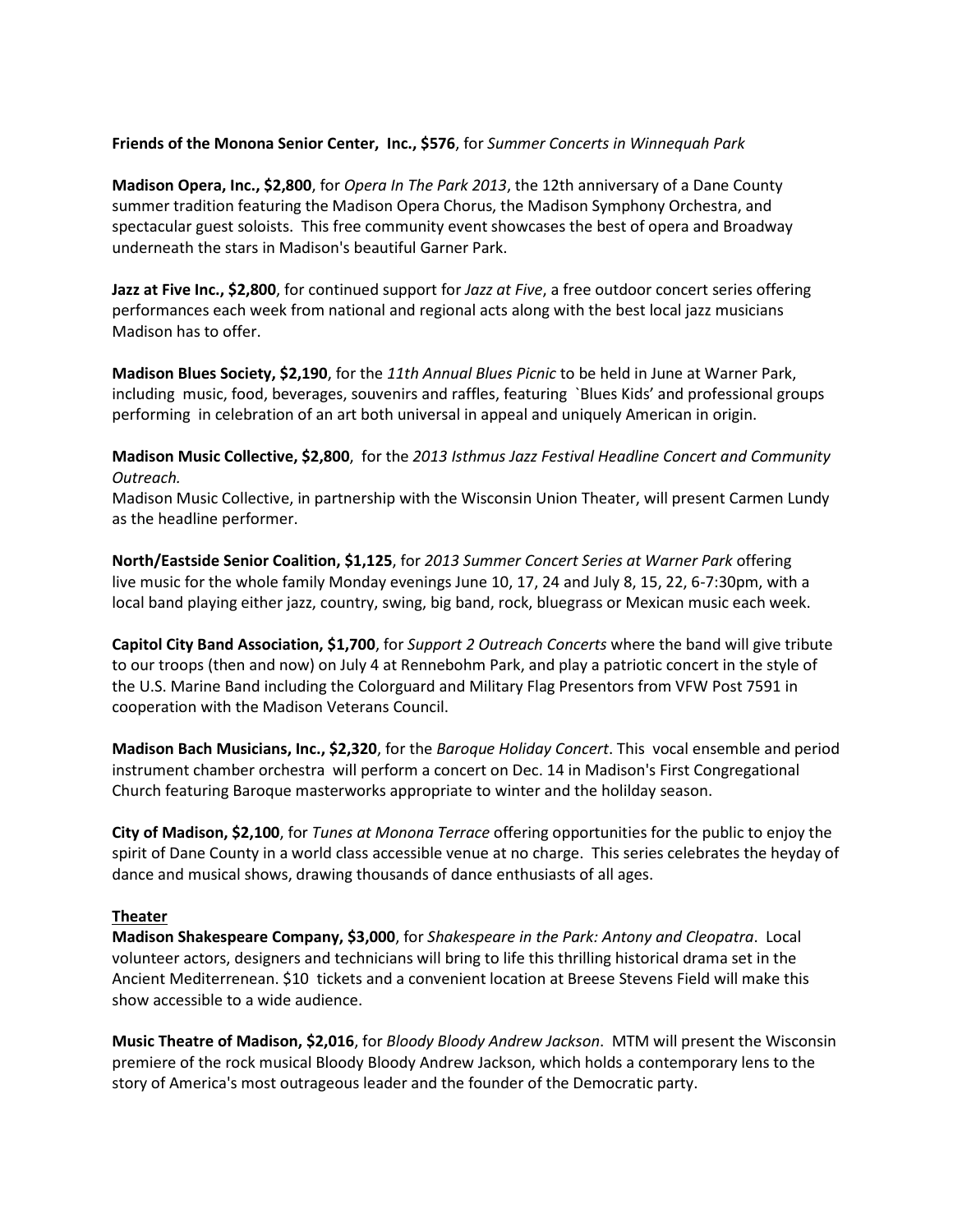## **Playwrights Ink, \$700**, for *RETRO/INTRO: Playwrights Ink 21st-Anniversary Showcase*

**Children's Theater of Madison, \$2,800**, for *Aladdin*. CTM will present Disney's Aladdin-Dual Language Edition in May 2013. A unique adaption of this family-oriented musical employs a combination of both Spanish and English languages, completely understandable by both bilingual and single language speakers.

**Oregon Straw Hat Players, \$1,465**, for production of the Musical *Oliver*! August 3 through 10 at the Oregon Performing Arts Center, www.osphonline.org.

**Mercury Players, Inc., \$650**, for *The Arsonists*, a play written by Caleb Stone, and directed by Sadie Yi, a fictional story exploring the ethical and relationship struggles of two couples as their rural Wisconsin community grapples with unwelcome media attention.

**Theatre in All the Wrong Places, \$650**, for *Costuming for Lady Windermere's Fan.* **Madison Savoyards Ltd., \$2,500**, for *Iolanthe* - The 51st annual summer production. Written at the peak of Gilbert & Sullivan's creative powers, Iolanthe combines Gilbert's humor at its sharpest and Sullivan's music at its most beautiful. Iolanthe pokes fun at Victorian politics that contemporary audiences will appreciate.

**Forward Theater, \$2,975**, for *Sons of the Prophet*. Forward Theater Company will present the Wisconsin premiere of Sons of the Prophet by award-winning playwright Stephen Karam. The play will be presented at Overture Center for three weeks in November of 2013.

**ROAR Enterprises, Inc., \$2,100**, for *ROARrrr: Children's Musical Play & KIDS DAY OF UNITY.* ROAR Enterprises and Edgewood College are hosting a KIDS DAY OF UNITY featuring the children's play: ROARrrr. This collaboration involves outreach to urban and rural schools to discuss the play's themes of diversity, tolerance, and unity; culminating in free performances.

## **Visual Arts**

**Street Pulse - Refuge Films, \$2,975**, for *Dostoyevsky Behind Bars* a short documentary telling the story of Wisconsin graduate students who teach literature classes to inmates at Oakhill Correctional Institution.

**Wisconsin Academy of Sciences, Arts & Letters, \$1,870**, for *Jill Olm, Beth Racette, and Leslie Vansen exhibition*

*Systems for Abstraction* showing the artwork of three Wisconsin artists who use abstraction as a way to organize and present their views of the world.

**Chazen Museum of Art, \$2,800**, for *Romare Bearden: A Black Odyssey*. The Chazen will be one of only Seven U.S. Museums hosting this unique exhibition from the Smithsonian Institue Traveling Exhibition Sevices, featuring a collection of 50 paintings, drawings and collages by one of the most original arists of the 20th Century.

**Rachel Bruya, \$1,160**, for *The Little Gallery Project*. Seeking to expose unsuspecting pedestrians to contemporary art, each little gallery will serve as a stage by bringing a gallery to the people instead of urging people to gather at a gallery. The Little Galleries project will exhibit local, professional level artists on an approximately monthly rotation.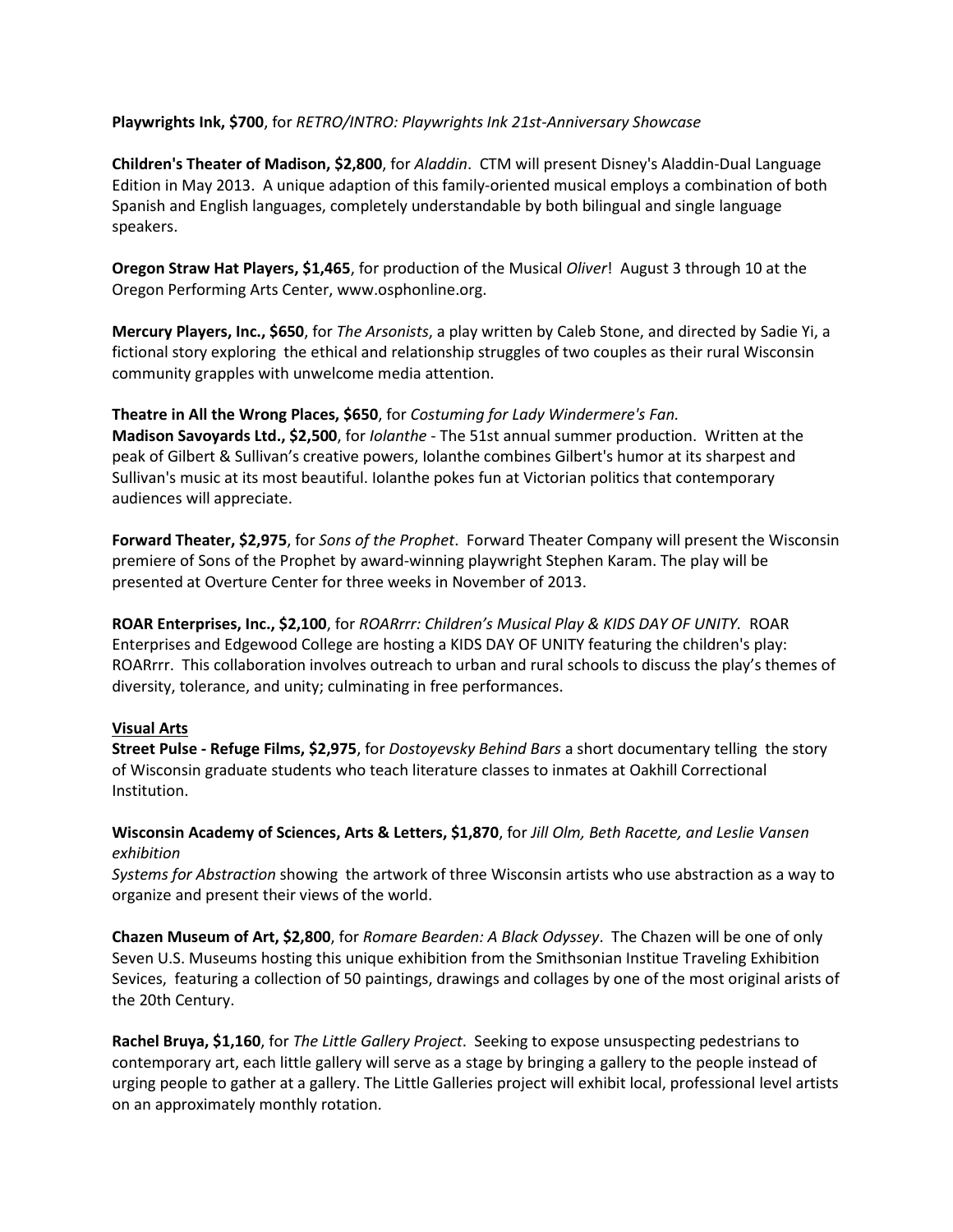**Madison Museum of Contemporary Art, \$2,625**, for *I Dream Too Much: Paintings by Leslie Smith III* MMoca is proud to present the first solo museum exhibition of work by Leslie Smith III, a Madison-based painter.

#### **Capital Grants**

**Mount Horeb Landmarks Foundation, Inc., \$2,000**, for restoration of Historic District #1 Schoolhouse

**Capitol City Band Association, \$993**, for upgrades, replacement and purchase electronic equipment

**Madison Marimba Quartet, \$674**, for purchase of a portable amplifier and 4 wireless microphones

## **2013 Grant Awards Cycle 2**

## **Arts in Education**

**Children's Theatre of Madison, \$2,800** for *Young Playwrights Program.* A program designed to give voice to teenagers through the medium of playwriting with mentoring from teaching artists, culminating in a public performance of staged readings of selected plays, directed and performed by experienced artists.

**Emily Keown, \$280** for *Fabric of Our Lives* bringing together middle school girls to create a narrative quilt. A contemporary quilting bee of middle school girls, they will step away from the digital world and work face to face with each other and with their hands.

**Access Community Health Centers, \$3,000** for *A Closer Look: A Collaboration with Midvale-Lincoln Elementary School.* Access and Midvale-Lincoln Elementary will partner to provide students with a unique arts experience in which students will work with Rafael Lopez, creating a mural, and with Erika Koivunen creating outdoor sculpture.

**Opera for the Young, Inc., \$3,500** for *Countywide school tour of The Barber of Seville by Gioachino Rossini.* This new production is complemented with teaching materials including tutorial CDs, a teachers guide about opera, and activities for integration of opera into academic subjects.

**VSA Wisconsin, \$2,160** for *Artist residencies in Madison*. Led by VSA teaching artists, nearly 50 elementary students and 36 adults with disabilities will benefit.

**American Players Theatre, \$3,500** for *Potency of Poetry (PoP*) a school residency program utilizing the unique performance skills of APT's teaching artists to infuse students with enthusiasm and enhanced appreciation of words, language and storytelling.

## **Dance**

**Madison Contemporary Dance Vision (MCVD), \$2,435** for *Living Art*. With choreography inspired by Georgia O'Keeffe, Degas, Salvador Dali and Paul Gaugan, 16 MCVD artists will perform 16 new works throughout Dane County.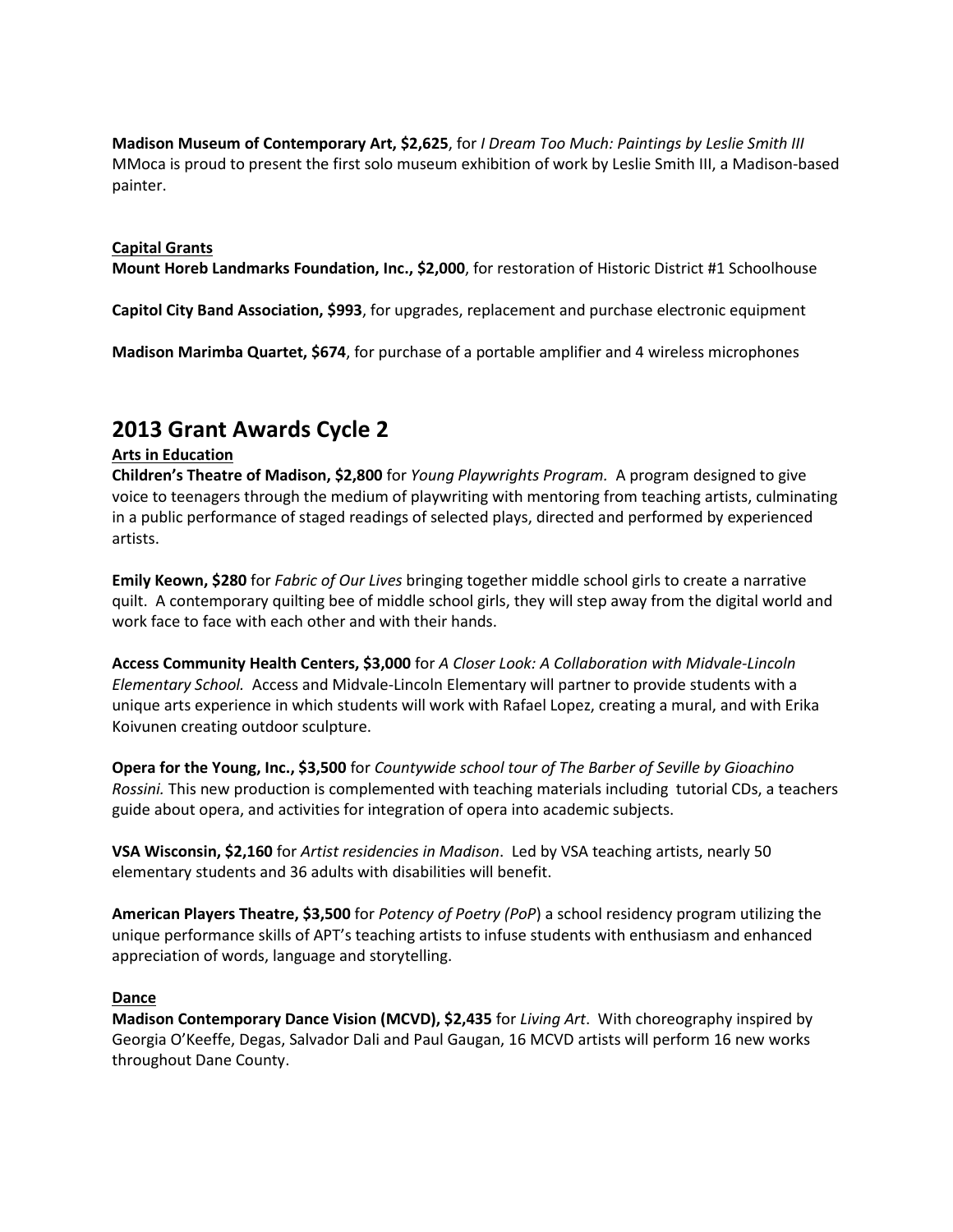**Kate Corby & Dancers, \$1,251** for *Digging: Meditation, Creativity and Physical Practice*. Employing meditation as a tool for cultivating creative research, this project will culminate in an evening length dance theatre septet. Outreach activities will accompany the performances, including discussion and lecture-demonstrations about meditation.

**Dance Wisconsin, \$2,800** for *2013 Nutcracker Fantasy*. This family-friendly ballet, a spin-off of the traditional Nutcracker, will be performed by local dancers, and will include a live orchestra, singers and guest artists.

**Madison Ballet, \$2,160** for *Spring 2014 Repertory Balanchine Ballet* offering unparalleled opportunities for artisitc development, while providing productions that engage new and experienced dance audiences with Balanchine's characteristically athletic and dynamic choreography.

**Kanopy Dance Theatre Inc., \$2,625** for the presentation of *Puppetmaster: Heavy Metal Dance* an evening length dance/story set to acoustic cello playing heavy metal, described as "intentionally cliché a bit Dr. Whoesque - entertaining".

## **Local History**

**Wisconsin Veterans Museum Foundation** for *Talking Spirits XV: Forest Hill Cemetery Tour* a living historical event that commemorates Dane County's rich Civil War history.

## **Multidisciplinary Arts/Culture**

**Madison Public Library Foundation, \$2,800,** for *A New Chapter for the Wisconsin Book Festival hosted by Madison Public Library* presenting 50+ free programs presenting literature, spoken word, art and performance with both local literary artists and nationally acclaimed authors.

**Overture Center Foundation, \$2,800** for *Duck Soup Cinema* presenting Vaudeville acts, a feature silent film accompanied by an organist on the magnificent Grant Barton Organ, celebrity appearances, gags and door prices all add up to excellent family-friendly entertainment.

**Madison Children's Museum, \$2,400** for *SPARK!* a program working to welcome and serve seniors with Alzheimer's and other forms of memory loss. SPARK! creates positive energy and validating experiences through artmaking, conversation, and intergenerational activity.

**YMCA of Madison, \$700** for *Race to Equity: A Multicultural, Multidisciplinary Youth Arts Reception* a free, public event on Oct. 1, 2013, including music, theater, art, as well as oral history and storytelling with the goal of engaging young people of diverse backgrounds in a variety of projects that illustrate the diverse lived experiences of people in Dane County.

## **Music**

**Madison Symphony Orchestra, Inc., \$3,150** for *2013 Fall Youth Concerts* offering elementary and middle school students across Dane County the opportunity to experience live classical music in Overture Hall.

**Grace Presents, \$2,440** for *Grace Presents Concert Series* offering monthly Saturday afternon concerts, free and open to the public, including instrumental and vocal chamber music, organ, opera, klezmer, blues, bluerass, folk and jazz.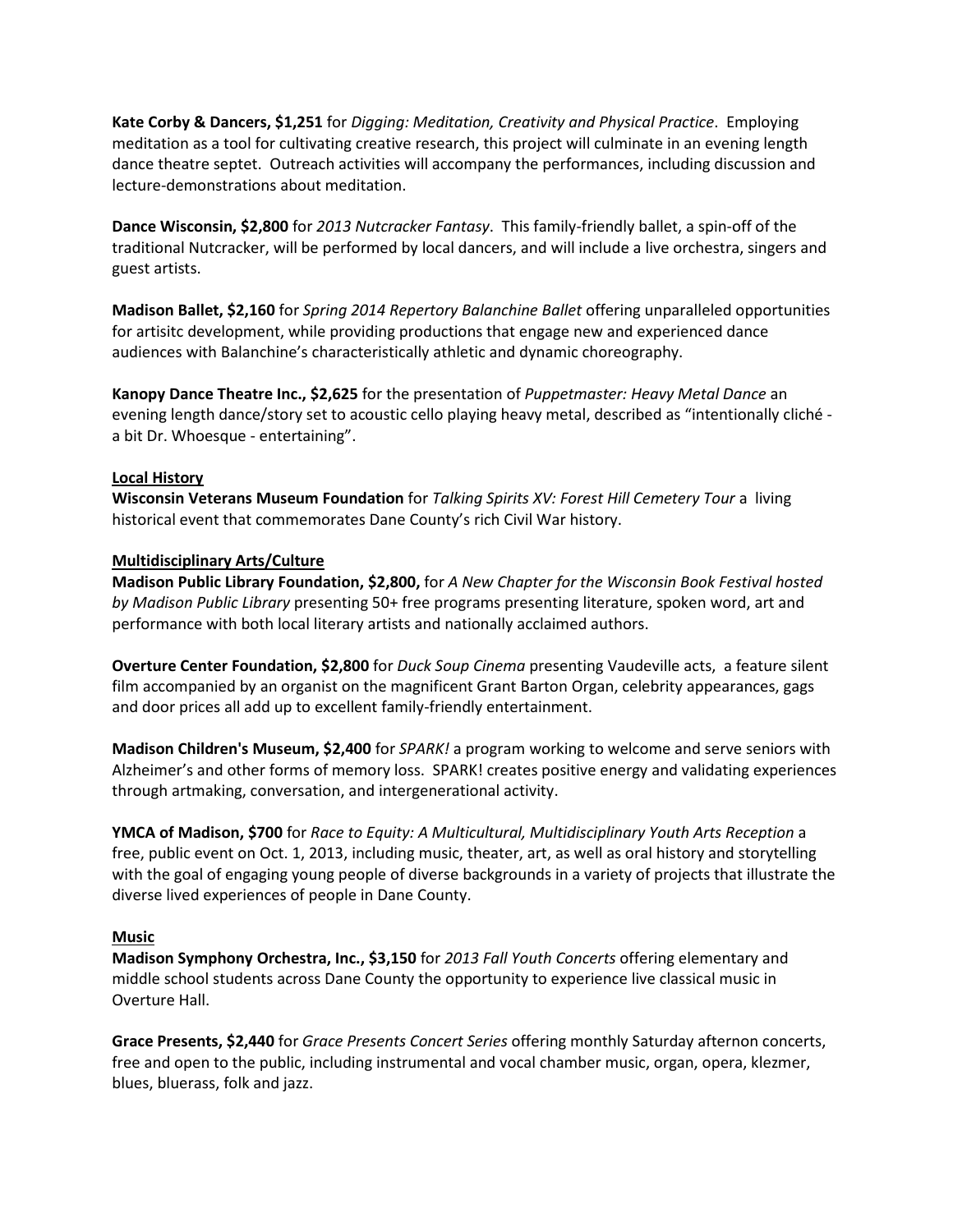**Wisconsin Youth Symphony Orchestras, \$3,000** for *Evelyn Steenbock Fall Concerts*, serving as the first performances of the WYSO season, in which their diverse group of young musicians can display their talents and reap the rewards of hard work.

**John Duggleby, \$1,688** for *Affordable Musical Programs for Seniors/Disabled People* providing enjoyable theme-related musical entertainment in fully accessible environments for senior/disabled adults who might be physically or financially challenged.

**Middleton Community Orchestra., \$2,796**, for *Rising Stars from Wisconsin* presenting two concerts featuring many loved and classic works with guest artists, both recent graduates of Lawrence College, each appearing as soloists.

**Wisconsin Union Theatre, \$3,150**, for the *Madison World Music Festival 2013* connecting the citizens of Dane County with musicians from around the globe through free public performances at Memorial Union and the Willy Street Fair.

**Con vivo!...music with life, \$1,750**, for *con vivo! presents 'Bakers Dozen'* presenting a live chamber music performance of music by Wagner and Mozart, conducted by Madison Symphony Music Director John DeMain, at the First Congregational Church in Madison.

**Madison Opera, Inc., \$3,150**, for *The Student Matinee Arts Education Program*, introducing students throughout Dane County to classical performing arts through fully staged opera performances, featuring Puccini's 'Tosca' in Overture Hall and Donisetti's 'Daughter of the Regiment' at the Capital Theatre.

**Dimensions in Sound & The Studio Orchestra, Inc., \$1,755**, for *Senior Living Establishment Concerts*, presenting classical works of the Big Band era and symphonic orchestral music to those no longer able to seek out live music due to advanced age or disabilities.

**Madison Youth Choirs, \$2,800**, for *Becoming an Expert Noticer: Art and our World* during which the singers and audience learn to become expert noticers of the world around them using music, visual arts, and movement as a special lens.

**Madison Music Collective, \$3,150**, for *the Jazz Colors of Autumn: Madison Music Collective's Fall 2013 Series* presenting Latin trombonist Papo Vazquez for the Fall Isthmus Jazz Series, and Jazz on Sunday programming featuring vocalist Jackie Allen, Hammond B-3 organist Tony Monaco, and trumpeter Marquis Hill.

**Madison Bach Musicians, Inc., \$2,540**, for the *Baroque Chamber Music with Guest Violinist Marilyn McDonald,* presenting two concerts featuring selections by Bach, Teleman, and other baroque masters.

**Madison Choral Project, \$2,450** for *A Light in the Darkness* a choral music concert celebrating the return of light amidst the December darkness, found at the intersection of many faiths and traditions.

**City of Madison, \$3,150**, for *Concerts on the Rooftop at Monona Terrace* offering opportunities for the public to enjoy the spirit of Dane County in a world class accessible venue at no charge.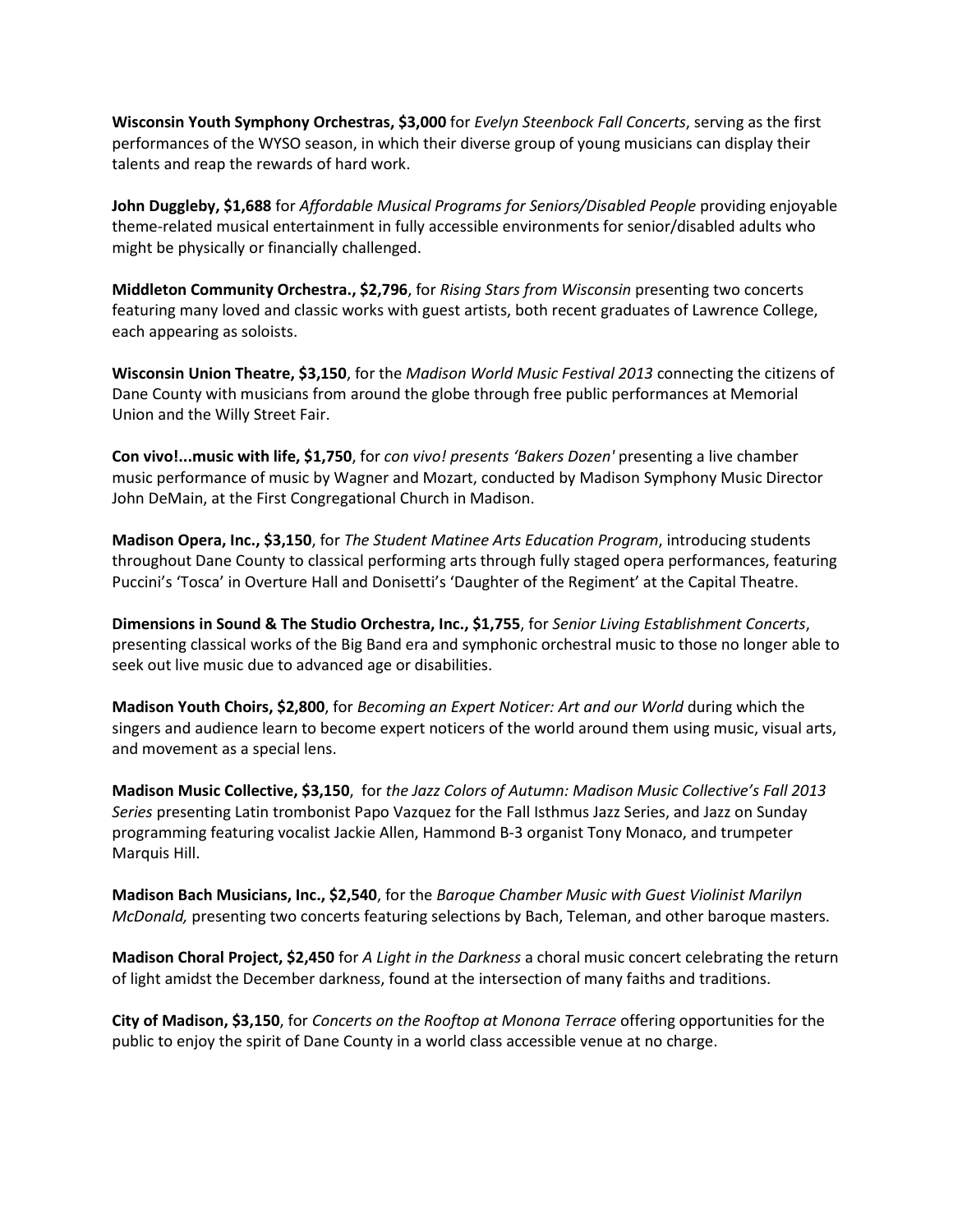**Fresco Opera Theatre, \$2,311** for *Paranormal Playhouse* an original ballad opera with a ghost story providing a unique experience intended to transform the public's definition of opera, and sure to broaden and diversify the opera audience.

**PEBOGA \$3,150** for *2013 Fall Gospel Fest* a one-day inspirational music event that serves as a platform for both contemporary and traditional gospel and features national recording artists who sharing the stage with local artists.

**Music Con Brio, Inc. \$2,550** for *the Second Annual Community Concert Series* presenting two community concerts in Madison, working in partnership with local professional artists ad exploring different types of ethnic music, providing motivating performing opportunities for students, community outreach, and collaborations across art organizations.

**Festival Choir of Madison, \$2,592** for *Cantus in Harmonia: In Honor of St. Cecilia* a 40-year celebration concert performing works written in honor of the patron Saint of music, Cecilia, including music by Benjamin Britten, Henry Purcell, Anton Bruckner, and Franz Liszt.

## **Theater**

**Forward Theater, \$3,500**, for presenting *Red*, the Wisconsin premiere of this award-winning playwright John Logan, a production complemented with pre-show talks and post-show talkbacks after every performance.

## **Visual Arts**

## **Capital Grants**

**Madison Youth Choirs, \$1,605**, for rehearsal equipment.

**Rhapsody Arts, \$2,000**, for 'Pennies for Pianos' fund, this grant going toward the second of four pianos to be purchased for use in private and group music instruction.

**Madison Opera Inc., \$1,900**, for purchase of Madison Opera Center rehearsal hall furnishings.

# **2013 Grant Awards Cycle 3**

## **Arts in Education**

**Madison Music Makers, Inc., \$3,130** for *Fall and Spring 2013-2014 Gala Concerts.* This free, open-tothe-public showcase musical event will provide performance opportunities for all its students while entertaining its audience with a variety of music reflecting the heritages of the student members.

## **Dance**

**Dance Wisconsin, \$2,040** for *La Fille Mal Gardee Ballet*. The Unguarded Daughter, was the first ballet choreographed to include realistic characters, plots, and settings. Humor, romance, beauty, and exciting dance make this event enjoyable for patrons of all ages.

**Madison Ballet, \$3,500** for *Behind the Curtains: 2014 School Performance of the Nutcracker* combining a full-length professional ballet performance with a pre-performance Study Guide, "Behind the Curtains"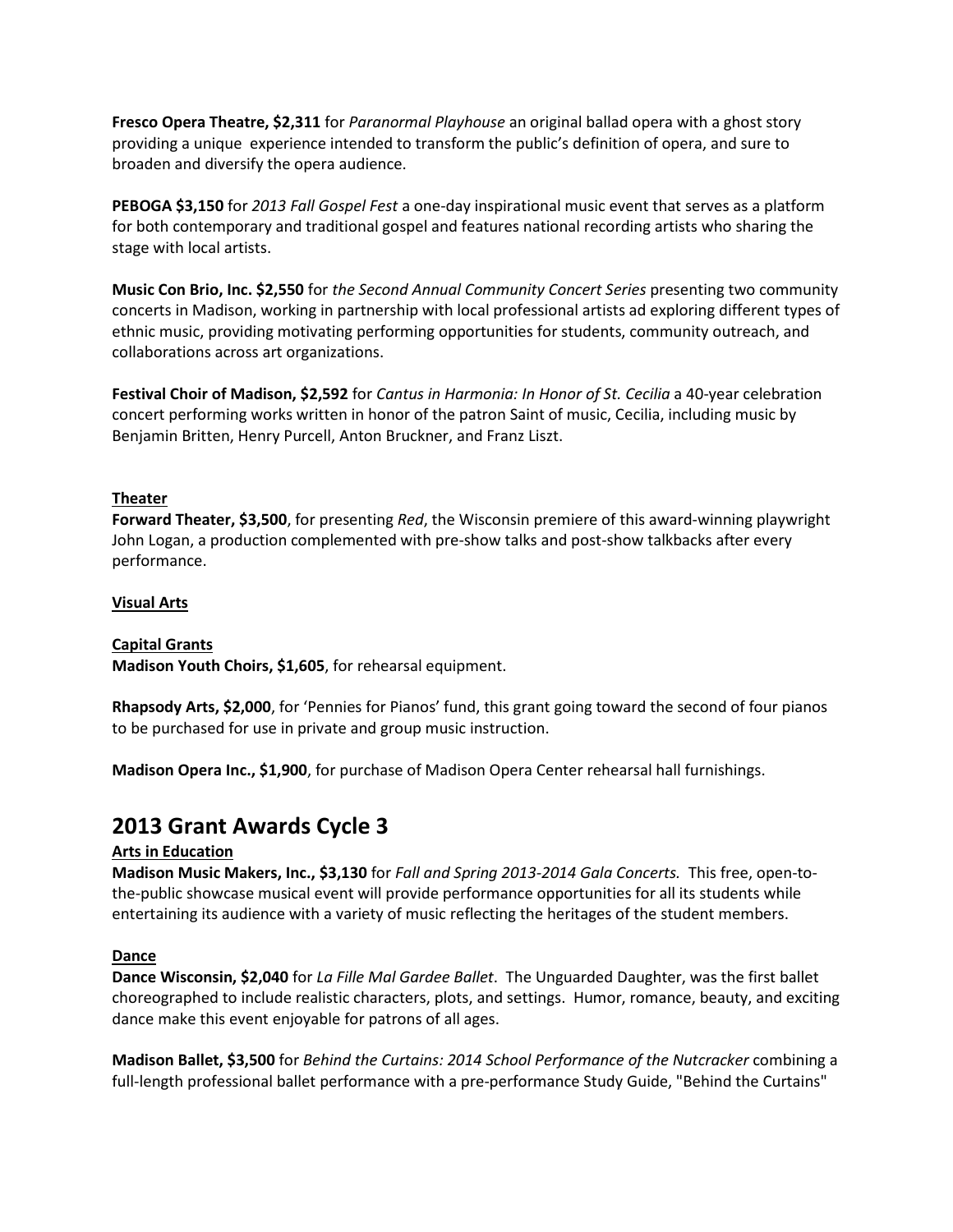provides students with a one-of-a-kind opportunity for a deeper understanding of dance and the art of ballet.

**Kanopy Dance Theatre Inc., \$2,450** for the presentation of *Fresh.Local.Organic* an evening of dance by local choreographers. Celebrate dance-local. Artists include Kiro Kopulos, Maureen Janson, Tiana Ching Maslanka, Carlos Ramirez, Brienna Tipler, Kanopy Artistic directors Lisa Thurrell and Robert Cleary.

#### **Local History**

**Robert Kahn, \$1,750** for *A Capitol Idea.* In honor of the 100th birthday of "Wisconsin," the statue which sits atop the Wisconsin State Capitol, "A Capitol Idea" is a presentation of storytelling performances at fourteen assisted living facilities focusing on unique stories related to the State Capitol.

#### **Multidisciplinary Arts/Culture**

**Opera for the Young, Inc., \$1,875,** for *Family Opera Day featuring 'The Barber of Seville'* at Overture Center for the Arts on May 31, 2014. Two free performances of "The Barber of Seville" will be complemented with workshops in theater, music, and design with assistance from the Madison Youth Choirs and Madison Children's Museum.

**Overture Center Foundation, \$2,800** for *Overture's 2014 International Festival* weaving tapestries of performances, crafts and foods with sounds, smells and flavors as vibrant as the costumes adorning the performers. We give voice to languages and cultures from around the world, and all the performers call Dane County home.

**Simpson Street Free Press, \$2,800** for *Where in Dane County is the Simpson Free Press* bringing local history, music, and the arts alive for young readers. For our student reporters "Where in Dane County" is a rigorous, core curriculum, writing-for-publication project. These stories lead young readers to fascinating content that celebrates history and the arts in Dane County

**City of Madison, \$2,065** for *Terrace Town 2014 Going Green* teaching students how cities are planned, what makes a sustainable city, and how citizens can participate in the improvement of their community. Elementary classrooms, aided by volunteer planners and architects, design and build city models that are displayed to the public at Monona Terrace.

**Drum Power, Inc., \$2,450** for *Drum Power Lowell Elementary School Drum and Dance Project*. Drummers and dancers will present traditional songs, music and dance from Mali, Guinea and Senegal, as well as experiencing the leadership, collaboration, focus and discipline gained through the process of learning them.

**River Alliance of Wisconsin, \$500** for *The Wild and Scenic Environmental Film Festival* featuring an evening of short films on conserving the environment with everything from stunning scenery to thoughtprovoking animation. These films are guaranteed to amuse and inspire.

**Madison Children's Museum, \$500** for *Healthy Habits Week* during which visitors to the museum enjoy free health-focused activities, including arts movement activities. Dance, drumming, juggling, and yoga highlight the many creative physical activities that can be enjoyed by kids of all ages and abilities.

#### **Music**

.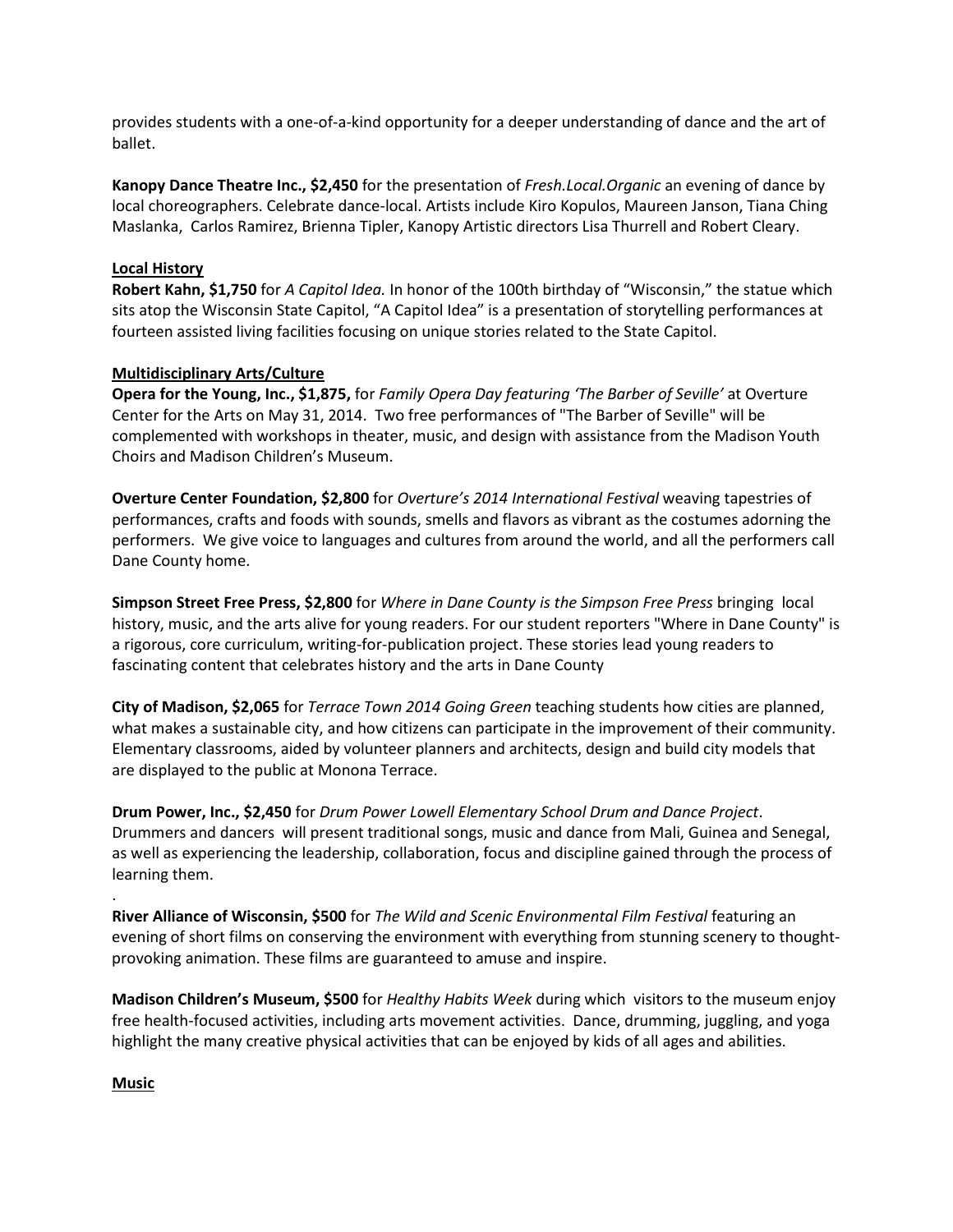**Madison Music Collective (MMC), \$2,800** for *MMCs Mid-West Musical Connections - Jazz on a Sunday concert series and educational workshops 2014* focusing on "Mid-West Musical Connections." The concerts will highlight regional musicians.

**Wisconsin Youth Symphony Orchestras, \$3,150** for *Winterfest Concerts*, performed by WYSO's 361 young musicians in four orchestras, feature the most challenging repertoire of the year. These performances inspire WYSO members to increase their instrumental skills, listen closely to their fellow musicians, and give a stunning display of their talents.

**John Duggleby, \$700** for *Beat Generation Drum Circles/Kitchen Bands for Seniors/Disabled People* providing enjoyable, participatory percussion-oriented musical sessions in fully accessible environments for senior/disabled adults who would not receive such opportunities otherwise.

**Middleton Community Orchestra., \$2,800**, for *Winter and Spring Concerts Featuring Young Artists from Wisconsin* presenting two concerts, featuring four guest artists who earned degrees from the UW Madison School of Music.

**Madison Symphony Orchestra, Inc., \$3,150** for *Spring Young People's Concert 2014* offering middle and high school students across Dane County a unique opportunity to experience live classical music at Madison's Overture Center for the Arts.

**Clocks in Motion Percussion, \$1,400**, for *John Luther Adams - Earth and the Great Weather*. Percussion, strings, chorus, spoken voice, and pre-recorded natural sounds join forces in Clocks in Motion's production of John Luther Adams' genre-defying piece, Earth and the Great Weather.

**Con vivo!...music with life, \$1,125**, for *con vivo! presents 'Winters Tale'* presenting a performance of live chamber music by German and Austrian composers on Sunday, March 2, 2014 at 2:30 pm at First Congregational Church in Madison.

**Madison Opera, Inc., \$2,625**, for *Madison Opera Presents `Dead Man Walking*`, one of the most important operas ever written. Based on Sister Helen Prejean's book and the movie of the same name, the opera is the centerpiece of a two month long program of county-wide outreach events, "Extending the Stage: *Dead Man Walking.*"

**Madison Youth Choirs (MYC), \$2,300**, for *the 4th Annual Madison Boychoir Festival* presenting collaboration between MYC and the Madison Metroplitan School District (MMSD) with additional support from Edgewood College, the Madison Boychoir Festival offers boys an exciting day of singing and learning.

**Madison Bach Musicians, Inc., \$2,380**, for *Mass in B Minor, by J.S. Bach,* presenting, in collaboration with the Madison Choral Project, performance of J. S. Bach's landmark Mass in B minor. The concerts will feature a 22-piece baroque orchestra, four outstanding vocal soloists, and a 17-voice professional choir.

**Arohana School of Music, \$2,450** for the *Tyagaraja-Mozart Festival* a multi-cultural music festival of artistic, cultural & historic significance, centered on one of the greatest melodic composers in world music, Tyagaraja (1767-1847) but also providing a glimpse of harmony – Mozart(1756 – 1791), his contemporary in the West, offering perspectives of developments of melody and harmony in that era.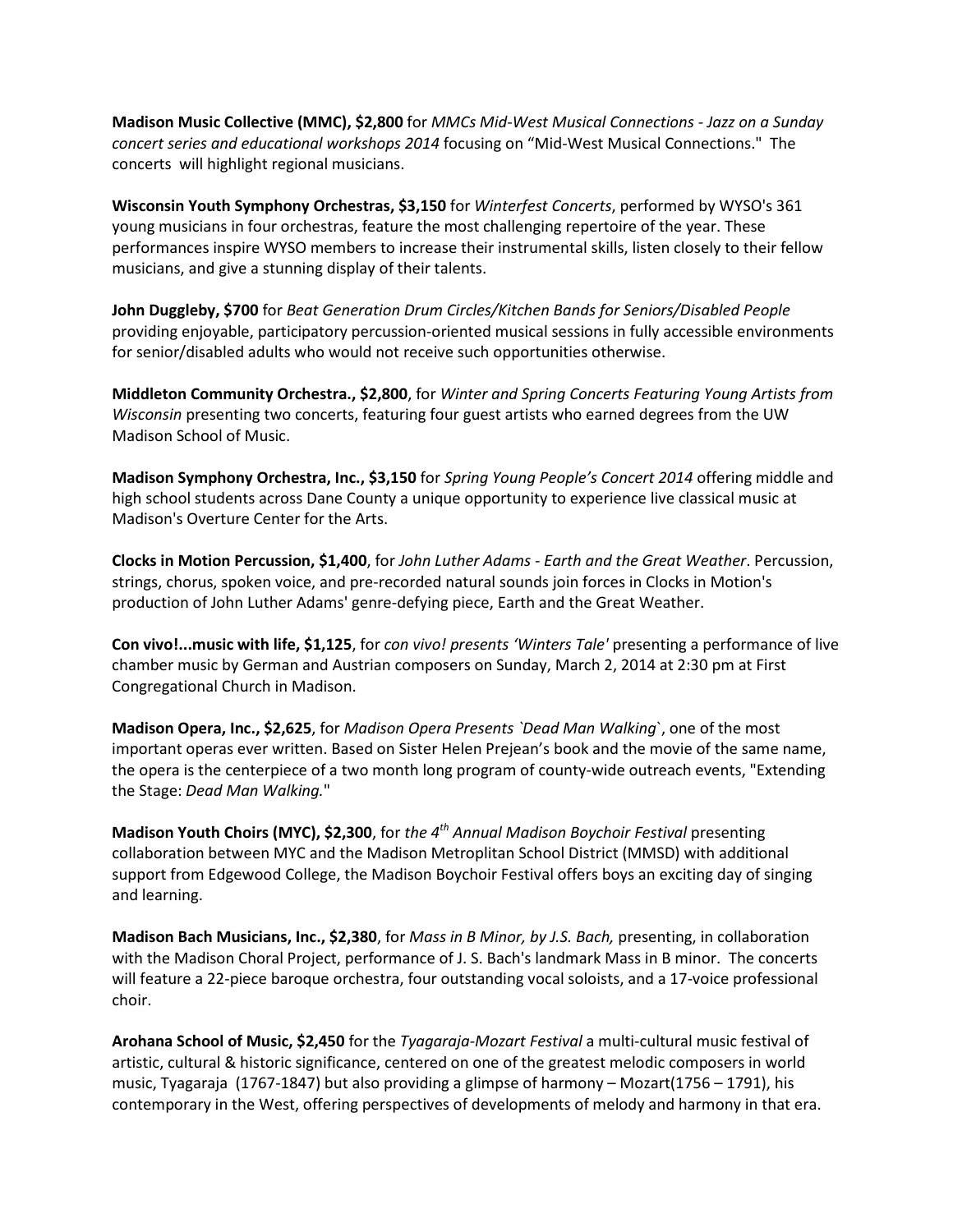#### **Theater**

**Forward Theater, \$3,500**, for presenting the Wisconsin premiere of *'Or'*, by playwright Liz Duffy Adams. The production will be complemented by pre-show talks every Thursday and Sunday, and post-show talkbacks after every performance, as well as an exhibition in the Playhouse Gallery on the art of costume design.

**Fermat's Last Theatre Company, \$700** for staging a modern dress version of Shakespeare's *Troilus and Cressida*, at the Rotunda Studio in the Overture Center. With its epic themes of love and war, loyalty and betrayal, honor and cynicism, this work speaks very much to a modern audience.

**Children's Theatre of Madison (CTM), \$3,500** for presentation of *The Giver*, adapted by Eric Coble from Lois Lowry's classic dystopian novel about growing up, growing wise, and taking control of one's own destiny.

**Middleton Players Theatre, \$2,450** for *Middleton Players Theatre Presents 'A Chorus Line'*, the second show in its two-show summer season. A CHORUS LINE features music by Marvin Hamlisch and book by James Kirkwood & Nicholas Dante.

**Theatre Lila, \$2,800** for *No Child & No Story Left Behind* a powerful one-woman play that takes us on the soul-searching journey of Ms. Sun, a guest artist inspired to teach the self-proclaimed "worst class" at Malcolm X High School.

**Playtime Productions, \$2,625** for *the Princess and the Pea*. Job applicants abound for the position of princess at the castle of Henrietta and Hubert in PlayTime Productions' spring rendition of The Princess & The Pea coming to 15 Dane County venues at low cost for the entire family.

**Music Theatre of Madison, \$1,700** for *You're the Flop: A History of Broadway Musical Failures* an original revue about the history of musical theatre failures on Broadway.

**Four Seasons Theatre, \$3,150** for *'Kiss Me Kate'*. Selected in honor of the 1939 Union Theater opening with Alfred Lunt and Lynn Fontanne's touring Broadway production of The Taming of the Shrew, this Cole Porter classic will welcome audience members to the renovated historic theater.

**Madison Theatre Guild, \$1,400** for *`Red, Hot, and Cole!`* a play that traces the rise to superstardom of Broadway's greatest wit, the irrepressible Cole Porter, through delightful repartee and revealing anecdotes from his nearest and dearest.

#### **Visual Arts**

**Mount Horeb Area Arts Association, \$1,600** for the *8th Annual Spring Art Tour* a three day, family friendly, open-art-studios event on the second weekend of June, which is free and showcases the art of approximately two dozen artists living and working within fifteen miles of Mount Horeb, Wisconsin.

**Madison Museum of Contemporary Art (MMoCA), \$2,700** for *The Mystery Beneath.* Drawing from the dynamic holdings of the Madison Museum of Contemporary Art, The Mystery Beneath explores the lasting traditions of surrealism and magic realism as they developed in Wisconsin shortly before, during, and after World War II.